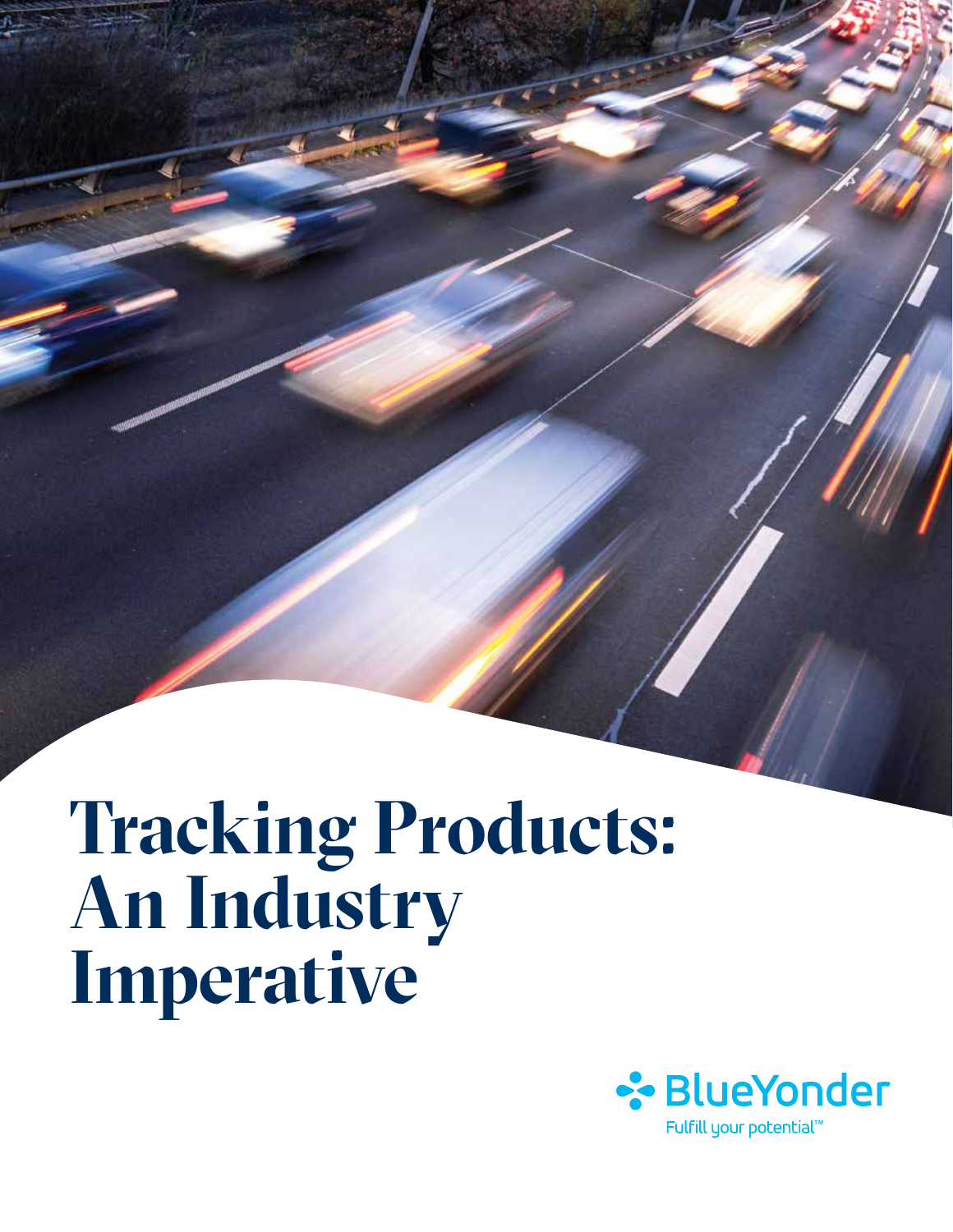# Automotive and aerospace companies have a critical need to track and trace products. Serialization technology can help.

With products that must perform reliably in mission-critical applications, automotive and aerospace companies have a particular need to maintain complete control over their end-to-end supply chains. In the event of a quality issue with a specific batch of products, they need to quickly and accurately identify these products and execute a recall flawlessly. Product serialization technology, which enables the tracking and identification of items down to the item level, provides the answer. Learn why the world's leading automotive and aerospace companies leverage this innovative tool, and discover how you can begin to explore the use of product serialization in your own supply chain.

In terms of exacting supply chain management and uncompromising quality control, few industries face more significant challenges than the automotive and aerospace industries. Companies in these industries design and manufacture products that operate in mission-critical environments, where human safety is at stake. Not only do they need to carefully engineer and control product quality, but they also need to identify and recall products with quality issues quickly and accurately.

Consider the automotive industry, where recalls unfortunately occur with greater and greater frequency. In fact, according to the US National Highway Traffic Safety Administration (NHTSA), several of the biggest original equipment manufacturers (OEMs) recall more cars per year than they sell today<sup>1</sup>. By August 2018, 50 models had been recalled in the USA during 2018<sup>2</sup>. The number of affected vehicles and users for that eight-month period exceeded 200,000. The risk of liability and reputational damage posed to OEMs,

as well as the associated safety risk for consumers, demonstrates the critical importance of being able to track, trace and recall parts from across the entire value chain.

It's worth noting that OEMs are particularly sensitive to reputational damage. The Customer Satisfaction Index (CSI), a market measure of aftermarket service performance, is a big deal for original equipment manufacturers. The CSI determines the OEM's market rating, and it can influence both market share and growth. Product recalls significantly affect revenue and market loyalty.

Tracking and tracing parts are also essential activities in order to manage and control inventory. On average, a vehicle is made of 1800 parts<sup>3</sup>, yet auto dealerships want to reduce the number of stock keeping units (SKUs) held in inventory. Parts and accessories (P&A) support network partners also want to decrease their inventories. The high costs associated with space, the working capital tied up in inventory, the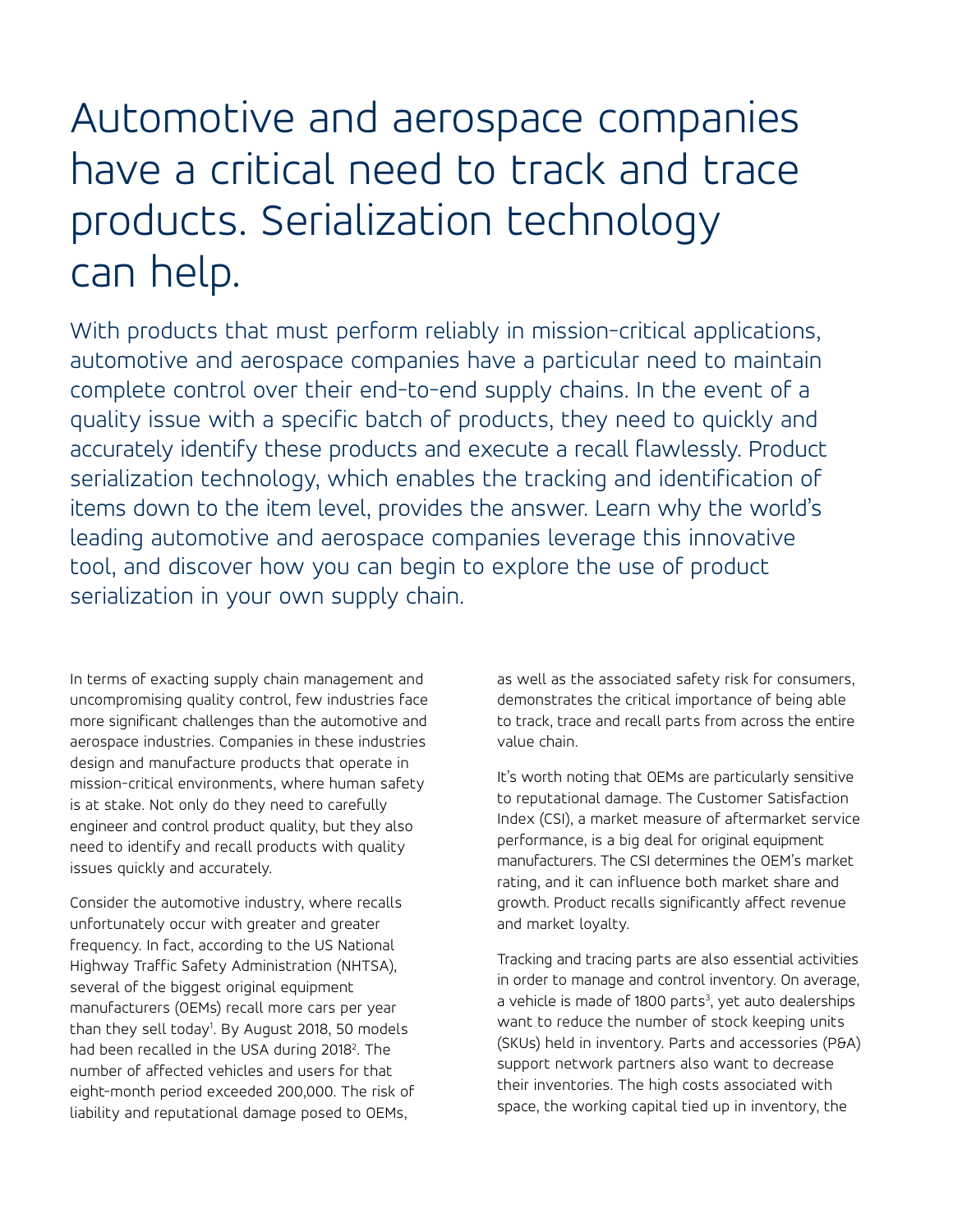obsolescence of parts and the frequent changeovers in models necessitate the need to limit spare parts inventories. This makes it important to have visibility into both historical and predicted demand, stock the correct inventory and optimize the number of SKUs carried. Tracking and tracing individual parts represent critical capabilities for precise inventory management and control.

In addition, OEM warranty programs require the replacement of parts in vehicles with OEM-certified parts. The market has seen a proliferation of "gray" parts (counterfeits or substitutes that may be substandard). Across the global automotive industry, the drive is on to eliminate gray parts from the supply chain, as they not only expose the consumer to product failure but also cannibalize OEMs' aftermarket sales of parts and accessories.

In the worldwide aerospace industry, manufacturers need to manage both standard components and serialized components (or rotables) for aircraft maintenance. Serialized components have a serial number that helps keep track of these parts, which are usually rebuilt when they wear out. Serialized components are generally major parts that are life-limited in some way, whether by time, airframe/ engine hours or airframe/engine cycles. Some examples are engines, hydraulic pumps, brake assemblies and spoiler actuators. Because of their critical nature, these are controlled parts that must have a paper trail that follows their movement, showing who worked on them and other important details.

Non-serialized or standard components are generally simple, cheap or single-use parts which do not require a serial number. Some examples are windows, structural fittings and floorboards. There are also "consumables" which only require traceability for each package or set, because they are generally one-use items. Examples include rivets, screws, bolts, O-rings, gaskets and cotter pins.

However, all aircraft parts, both serialized and standard, still must be traceable to the manufacturer by a lot or batch number. All parts are subject to recall, which means tracking and tracing processes must be optimized to better manage this process. Speed, agility and accuracy are essential in order to protect the brand reputation and human safety.

The tracking and tracing of parts also enable greater inventory visibility, which can speed up production time, support the processing of warranty claims, help manage customer repair orders and reduce inventory levels.

Effectively tracking products also helps address issues such as counterfeiting, diversion, product authentication, industry regulations and mandates. Globalization, outsourcing, the need to link disparate supplier processes and other sources of supply chain complexity only complicate the problem. As a result, automotive and aerospace companies need to better collect, track and trace the products and information that traverse their supply chains.

# The solution: Product serialization technology

The clear solution is the implementation of product serialization technology. This capability enables manufacturers to uniquely identify products in the supply chain down to the item level, beyond the lot/batch level. It is implemented with tags, using either barcode or RFID (radio frequency identification) technology. Devices along the supply chain read these serialized tags and send information into manufacturers' back-end systems. These systems feed data to a serialized management system, an integrated event management platform that tracks uniquely identified objects, as well as events relevant to those objects. By using this data to compare expected and actual events, companies can develop track-and-trace applications, identify exceptions and trigger alerts.

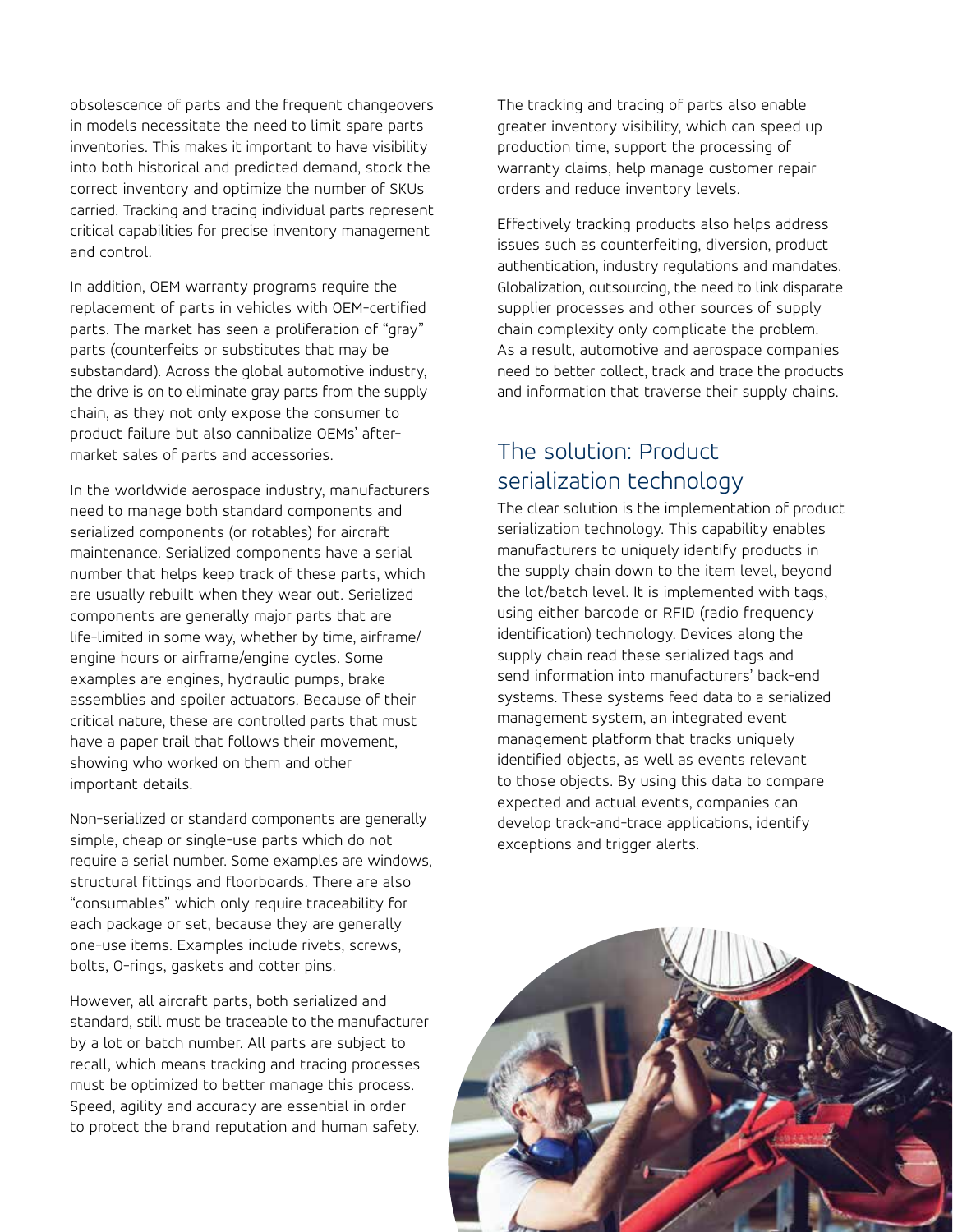

# Serialization technology supports more accurate pinpointing of products and all their components, so manufacturers can accurately target the right products for recall.

As an example, imagine that, shortly after the launch of a top-selling car model, an automotive manufacturer realizes that the fuel tank design and the composite used in its welding, which originated in a specific plant, make the tank prone to explode in the case of a left-side vehicle impact. Obviously the company must recall all vehicles with expediency to protect consumer safety, while also avoiding a potentially devastating public relations impact. By leveraging serialization, the company could quickly and accurately recall only the units in question and ensure the installation of safe replacement parts. Executives could manage the resupply of the market within seven days, with virtually no back orders. This prompt and effective response would greatly reduce bad publicity and protect general safety. This type of efficiency and responsiveness saves lives and protects the company's bottom line. But it is only possible if the company is committed to supply chain optimization and having detailed data about all products, including their history and current location.

Conversely, across most industries today, companies typically manage their product materials at the batch level. They have limited visibility at the pallet, case or item level. While this seems to keep costs low and streamline data management, it simply does not provide the level of information granularity required to track products through the supply chain and reduce risks. For example, if a defect is discovered and the manufacturer uses a batch-level tracking approach, the only prudent way to recall the right items is to take back everything that was shipped within a specific timeframe. This means essentially clearing the entire supply chain of the product and making the recall wider in scope than necessary.

In today's international supply chains, products originate in one location, but then are shipped to multiple locations for finishing. This expansive geographic footprint exacerbates the problem of recall and containment in the event of product failure. In the auto and aerospace industries, this could mean recalling an entire fleet of cars or planes, rather than just those manufactured at a specific site. These extensive recalls add costs for the manufacturer and retailer in lost inventory and sales, while also damaging brand image and consumer confidence.

Along with its support for recall management, serialization also enables track-and-trace applications. Companies use these applications to automatically track the intra- and inter-enterprise movement and storage of finished goods, using barcodes or RFID tags. Products can be traced from receipt into inventory, and throughout the picking, packing and shipping processes.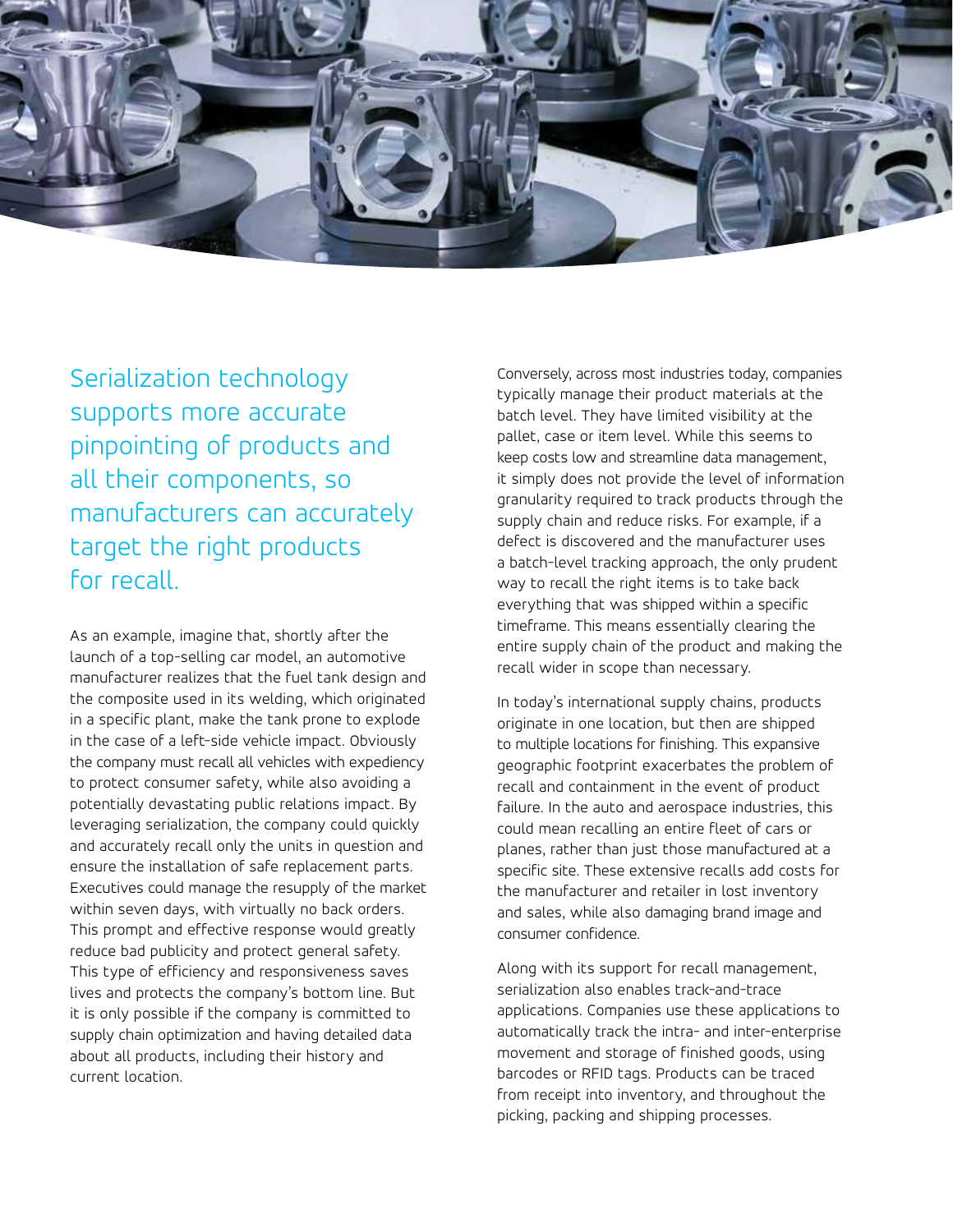# Minimizing risk exposure via serialization

Equally important in today's complex business environment, product serialization helps automotive and aerospace companies protect themselves against the risks of product tampering and product obsolescence.

These industries have complicated supply chains, involving multiple partners and suppliers, in which products constantly move. Unfortunately, the more a product changes hands, the easier it is to introduce tampering and other problems. This means that enterprises need the ability to trace the movement of goods in production at each stage in the process, including all activities carried out by contract manufacturers or third-party packaging sites.

In addition, manufacturers in the automotive and aircraft industries need to manage product obsolescence and monitor product life. It is especially critical to trace the maintenance and condition of parts that are subject to high levels of stress and, especially in the aircraft industry, replace certain parts after a pre-defined number of service hours. By preventing wear-and-tear and fatigue-related damage, this practice ensures that parts are working effectively and supporting the plane's safe operation.

With the introduction of 3D-printed parts, yet another element of risk has been added. These parts are generally produced outside the normal bounds of the supply chain, making them special targets for tracking, serialization and quality scrutiny. Parts distributors, as well as parts producers (or 3D printers), need to verify all the compounds used in the production of these parts.

Table 1 is a graphical demonstration of the many risks and opportunities inherent in automotive and aerospace manufacturing today. It also illustrates how product serialization can combat these threats and capture these opportunities, by supporting necessary capabilities such as product recall management.

#### **Table 1: Required Capability vs. Benefits of Serialization in the Automotive and Aerospace Industries**

| <b>Capability</b>              | <b>Why You Need It</b>                                                                                                                                                                                                                                                                                                                                                                                                                               | <b>Benefit</b>                                                                                                 |
|--------------------------------|------------------------------------------------------------------------------------------------------------------------------------------------------------------------------------------------------------------------------------------------------------------------------------------------------------------------------------------------------------------------------------------------------------------------------------------------------|----------------------------------------------------------------------------------------------------------------|
| Recall<br>management           | Recalling tainted or defective products is a challenge common to many<br>manufacturing industries. If the distribution of batches or lots is not<br>tracked through distribution and retail channels, the recall is potentially<br>inaccurate, incomplete and costly, requiring a general recall of all products.                                                                                                                                    | • Reduces impact of recall<br>Reduces time to complete recall<br>Improves or even saves the brand<br>$\bullet$ |
| Alerting                       | By alerting appropriate parties when things are not going according to<br>plan, manufacturers can support early intervention. This relies on effective<br>data collection and analysis. The sooner manufacturers realize something<br>went wrong, the broader their options for mitigation and containment.                                                                                                                                          | • Reduces costs/errors<br>Predicts problems before they<br>$\bullet$<br>happen                                 |
| <b>Process</b><br>improvements | By analyzing auto-captured data, pharmaceutical manufacturers can<br>continuously improve their end-to-end processes and identify issues<br>such as excess dwell times, unnecessary handling and poor execution.<br>The rise of RFID has enabled and encouraged the development of these<br>types of analytic tools.                                                                                                                                 | • Reduces overall cycle times<br>• Improves quality<br>• Increases productivity<br>• Improves handling         |
| Expiration<br>management       | For limited shelf-life products, the batch number can be used to<br>determine product end-of-life (EOL) and help enforce management<br>disciplines across the supply chain including: first expired, first out<br>(FEFO); first in, first out (FIFO); or "no sell after sale date." This may<br>require various supply chain partners (e.g., third-party distributors and<br>retailers) to capture, monitor, communicate and act on expiration data. | • Reduces obsolescence<br>• Reduces returns<br>Improves replenishment planning<br>$\bullet$<br>and accuracy    |
| Supply chain<br>planning       | Inventory visibility allows firms to better predict when and where to<br>replenish products. It allows them to assess all types of merchandising<br>issues, from displays to distribution patterns.                                                                                                                                                                                                                                                  | • Produces accurate and timely<br>source data                                                                  |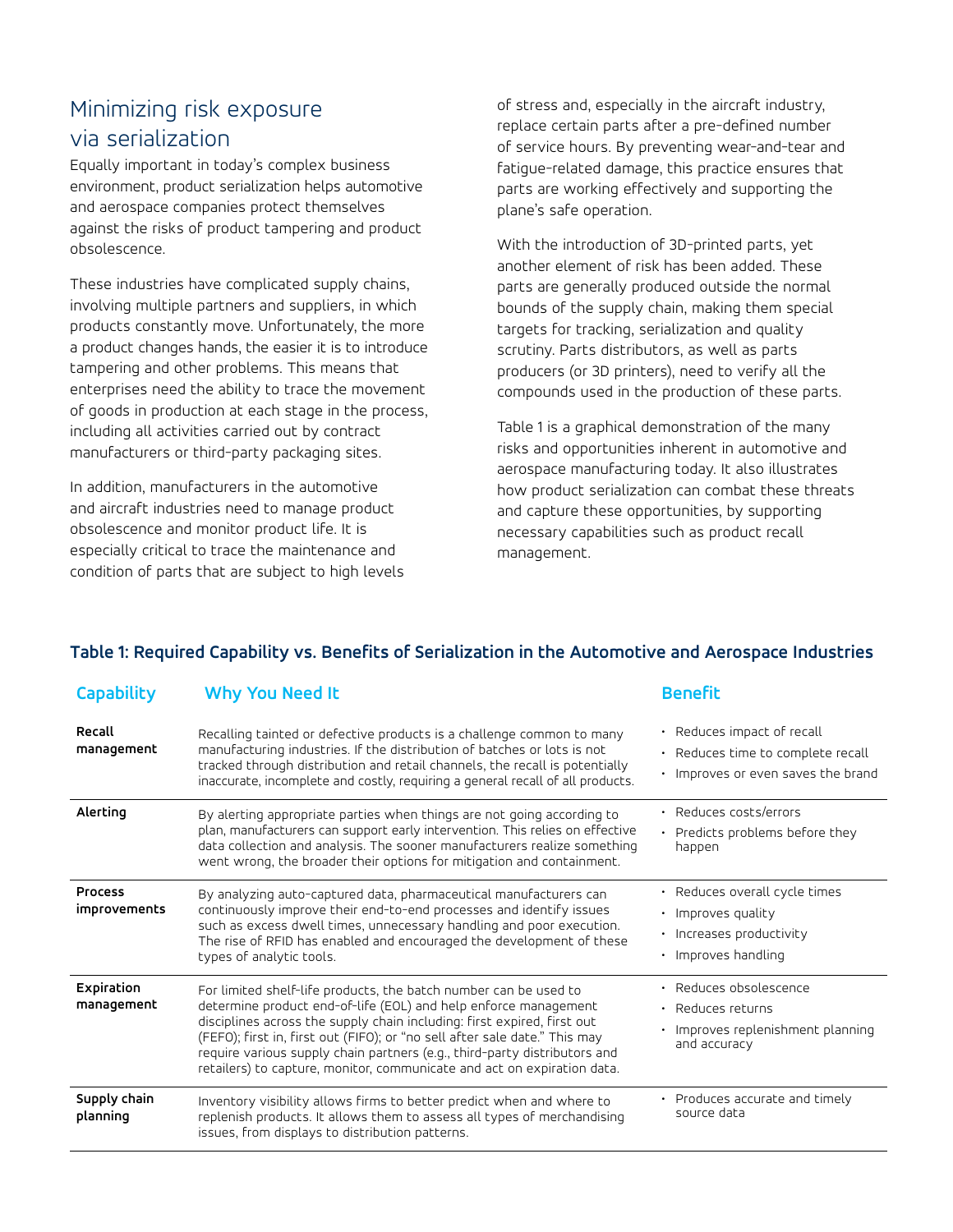

### RFID and serialization: A winning combination

Increasingly, serialization is being combined with RFID technology to increase the ease and accuracy of tracking products. Via RFID and serialization, companies can facilitate the authentication of serialized products by distributors or retailers, which provides manufacturers with real-time visibility into where a specific product physically resides at a certain time in the downstream supply chain.

This visibility of data helps manufacturers recognize counterfeiting situations, identify obsolete products and perform targeted recalls. With regulations calling for a unique serial number on each saleable unit, companies can easily identify products at the unit level.

In addition, manufacturers not only have visibility into where the product physically resides, but they also have a record of the specific path it took to get there through the supply chain. This data is invaluable to automotive and aerospace manufacturers.



## Serialization: A strategic capability

Creating item identification and then tracking those items through the supply chain can lead to incredible business benefits. Changing foundational processes to uniquely identify items down to the individual item level helps automotive and aerospace companies ensure a secure, traceable and auditable supply chain that meets all regulatory requirements and ensures product integrity, but is also highly efficient. Mass serialization has the potential to change the way companies do business by leveraging highly granular data to gain better insight into performance and results at all levels of the business.

Track-and-trace technologies deliver a positive return on investment (ROI) across the entire supply chain. The tighter the grasp manufacturers have on their supply chains, the better they'll be able to identify with pinpoint accuracy exactly which items are affected when problems arise reducing any negative impacts on the bottom line. Comprehensive track-and-trace solutions that integrate across the entire supply chain may be initiated by regulators, but businesses are seeing a significant return on investment because they are able to recoup the costs of these systems by reducing product recalls, enhancing consumer confidence in product quality and ensuring consumers' continued brand loyalty.